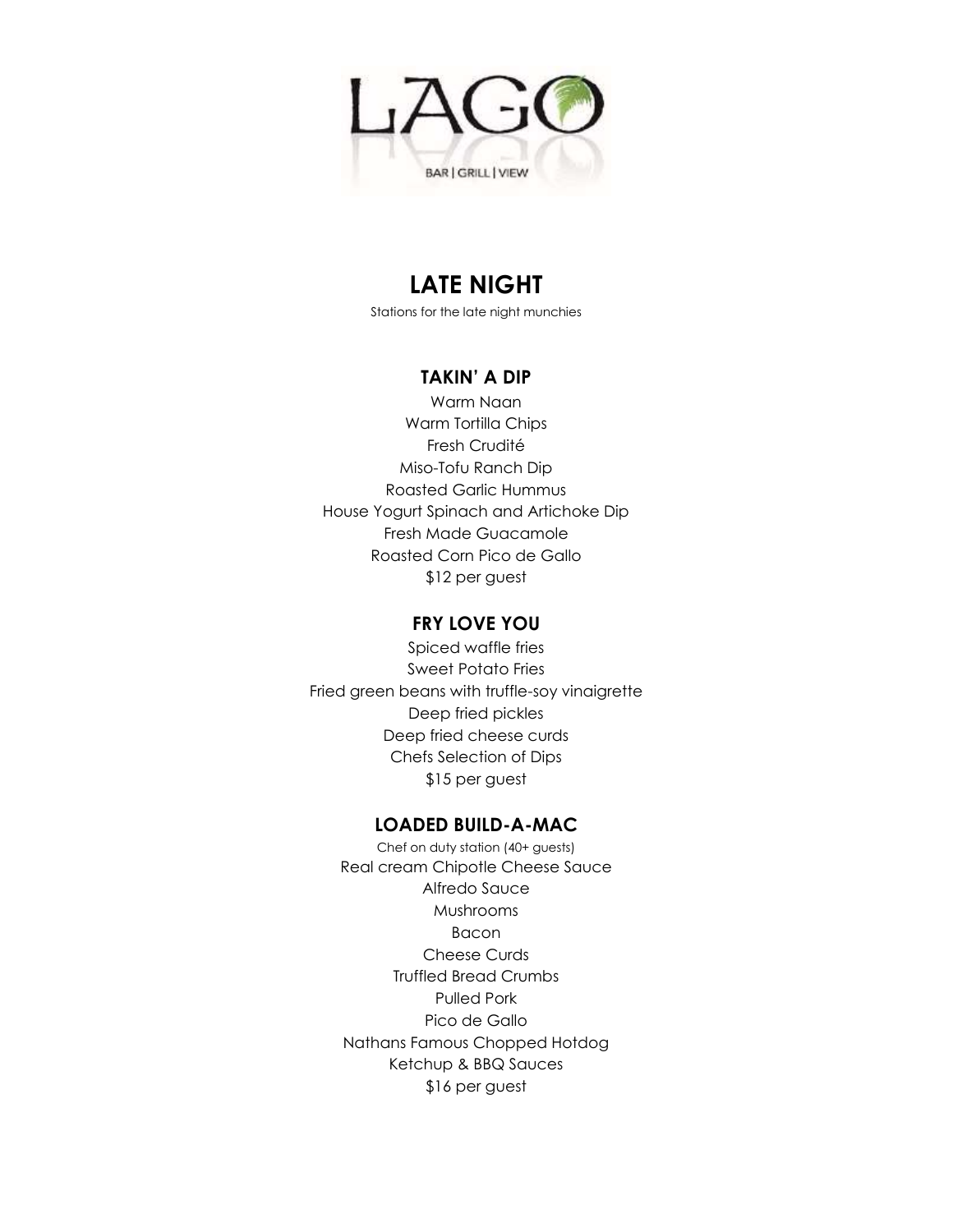#### **BUILD-A-POUTINE**

Crispy Yukon Gold Fries Sweet Potato Fries Gravy (gluten-free) Cheese Curds Bacon Montreal Smoked Meat Fried Onion Ranch \$13.50 per guest

#### **FINGER LICKIN FRIED CHICKEN**

Buttermilk Breaded All White Chicken Fingers Crispy Breaded Chicken Wings Frank's Hot, Honey Garlic, BBQ, Smokey Mustard Sour Cream Blue Cheese Dip \$14 per guest

#### **SLIDER STATION**

Southern-Style Fried Chicken, Slaw, pickle, Havarti, chipotle mayo Mini Bacon Double Cheese Burger, lettuce, onion, pickle, tomato, burger sauce Fried Fish & Dill Pickle Chip Butty, Tartar Sauce Crispy Portobello Mushroom, Lettuce, Goat Cheese, Basil mayo One Type \$12 per guest Two Types \$14 per guest

#### **GEORGIE'S APRES THE BAR PIZZA STATION**

Classic Cheese Vegetarian Pepperoni Canadian Hawaiian House Garlic Dip Marinara Sauce Georgie's Famous Gravy \$13 per guest

### **SUSHI!**

Assorted vegetarian, sushi, nigiri, & maki pickled ginger wasabi soya sauce \$17 per guest